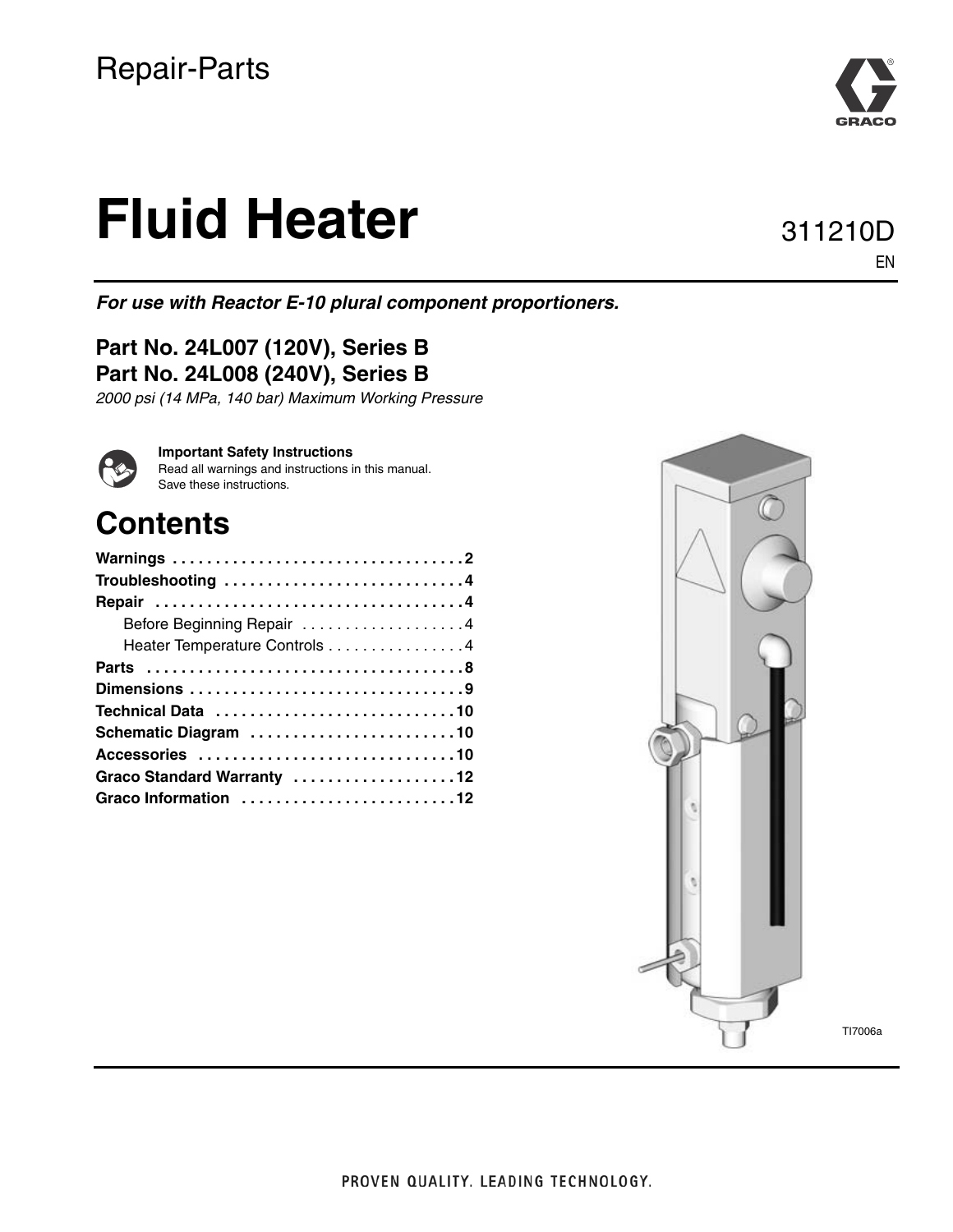## <span id="page-1-0"></span>**Warnings**

The following general warnings are for the setup, use, grounding, maintenance, and repair of this equipment. Additional, more specific warnings may be found throughout the body of this manual where applicable. *Symbols appearing in the body of the manual refer to these general warnings. When these symbols appear throughout the manual, refer back to these pages for a description of the specific hazard.*

| <b>WARNING</b> |                                                                                                                                                                                                                                                                                                                                                                                                                                                                                                                                                                                                                                                                                                                                                                                                                                                                 |  |  |  |
|----------------|-----------------------------------------------------------------------------------------------------------------------------------------------------------------------------------------------------------------------------------------------------------------------------------------------------------------------------------------------------------------------------------------------------------------------------------------------------------------------------------------------------------------------------------------------------------------------------------------------------------------------------------------------------------------------------------------------------------------------------------------------------------------------------------------------------------------------------------------------------------------|--|--|--|
|                | <b>ELECTRIC SHOCK HAZARD</b><br>Improper grounding, setup, or usage of the system can cause electric shock.<br>Turn off and disconnect power at main switch before disconnecting any cables and before servic-<br>$\bullet$<br>ing equipment.<br>Connect only to grounded power source.<br>٠<br>All electrical wiring must be done by a qualified electrician and comply with all local codes and<br>٠<br>regulations.                                                                                                                                                                                                                                                                                                                                                                                                                                          |  |  |  |
|                | <b>TOXIC FLUID OR FUMES HAZARD</b><br>Toxic fluids or fumes can cause serious injury or death if splashed in the eyes or on skin, inhaled, or<br>swallowed.<br>Read MSDS's to know the specific hazards of the fluids you are using.<br>٠<br>Store hazardous fluid in approved containers, and dispose of it according to applicable guidelines.<br>$\bullet$<br>PERSONAL PROTECTIVE EQUIPMENT<br>You must wear appropriate protective equipment when operating, servicing, or when in the operating<br>area of the equipment to help protect you from serious injury, including eye injury, inhalation of toxic<br>fumes, burns, and hearing loss. This equipment includes but is not limited to:<br>Protective eyewear<br>$\bullet$<br>Clothing and respirator as recommended by the fluid and solvent manufacturer<br>٠<br>Gloves<br>٠<br>Hearing protection |  |  |  |
|                | <b>SKIN INJECTION HAZARD</b><br>High-pressure fluid from gun, hose leaks, or ruptured components will pierce skin. This may look like<br>just a cut, but it is a serious injury that can result in amputation. Get immediate surgical treatment.<br>Do not point gun at anyone or at any part of the body.<br>Do not put your hand over the spray tip.<br>Do not stop or deflect leaks with your hand, body, glove, or rag.<br>٠<br>Do not spray without tip guard and trigger guard installed.<br>$\bullet$<br>Engage trigger lock when not spraying.<br>Follow Pressure Relief Procedure in this manual, when you stop spraying and before cleaning,<br>checking, or servicing equipment.                                                                                                                                                                     |  |  |  |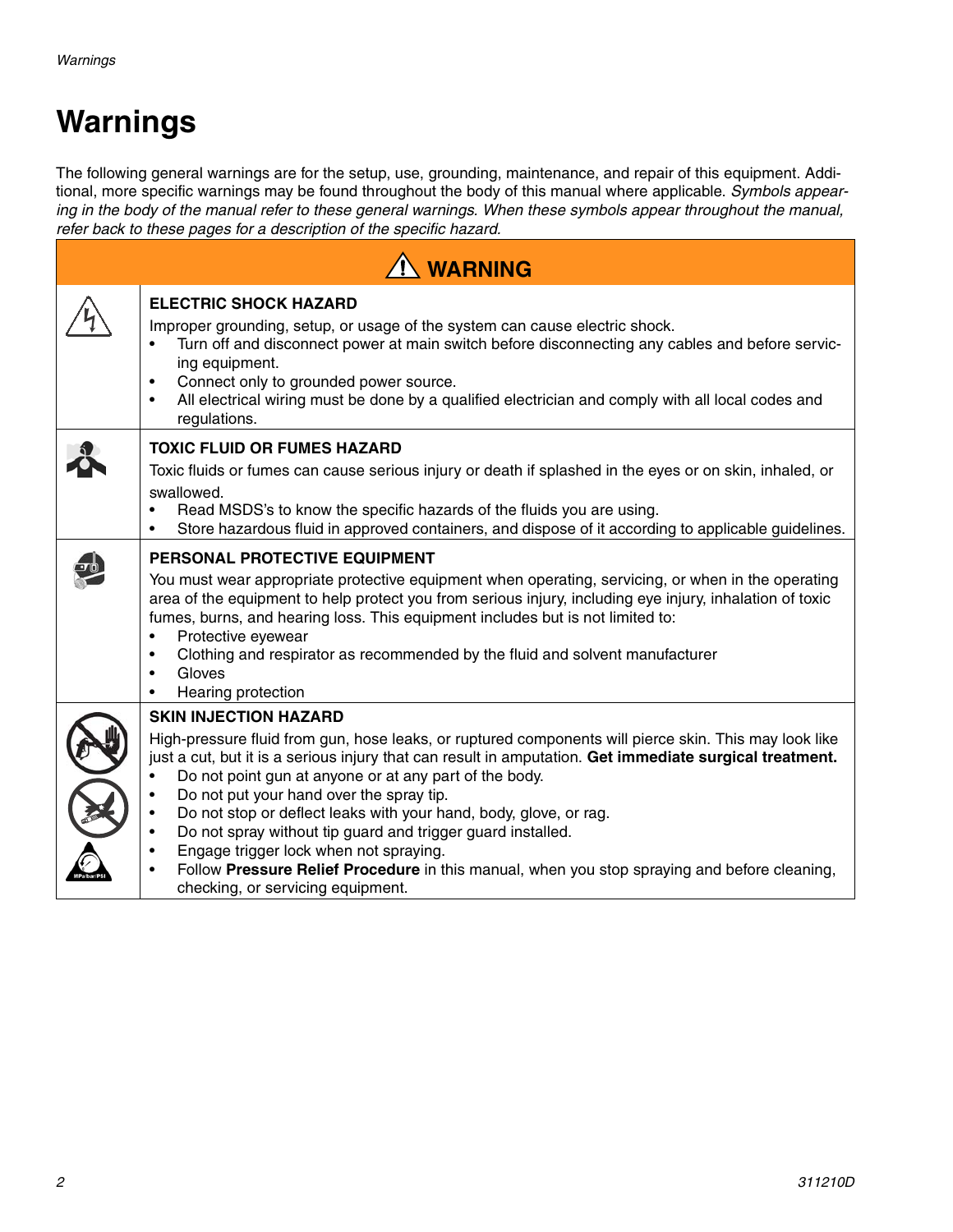| <b>1 WARNING</b> |                                                                                                                                                                                                                                                                                                                                                                                                                                                                                                                                                                                                                                                                                                                                                                                                                                                                                                                                                                                                                                                                                |  |  |  |  |  |
|------------------|--------------------------------------------------------------------------------------------------------------------------------------------------------------------------------------------------------------------------------------------------------------------------------------------------------------------------------------------------------------------------------------------------------------------------------------------------------------------------------------------------------------------------------------------------------------------------------------------------------------------------------------------------------------------------------------------------------------------------------------------------------------------------------------------------------------------------------------------------------------------------------------------------------------------------------------------------------------------------------------------------------------------------------------------------------------------------------|--|--|--|--|--|
|                  | <b>FIRE AND EXPLOSION HAZARD</b><br>Flammable fumes, such as solvent and paint fumes, in work area can ignite or explode. To help pre-<br>vent fire and explosion:<br>Use equipment only in well ventilated area.<br>$\bullet$<br>Eliminate all ignition sources; such as pilot lights, cigarettes, portable electric lamps, and plastic<br>$\bullet$<br>drop cloths (potential static arc).<br>Keep work area free of debris, including solvent, rags and gasoline.<br>$\bullet$<br>Do not plug or unplug power cords, or turn power or light switches on or off when flammable<br>$\bullet$<br>fumes are present.<br>Ground equipment and conductive objects in work area. See Grounding instructions.<br>$\bullet$<br>Use only grounded hoses.<br>$\bullet$<br>Hold gun firmly to side of grounded pail when triggering into pail.<br>$\bullet$<br>If there is static sparking or you feel a shock, stop operation immediately. Do not use equipment<br>$\bullet$<br>until you identify and correct the problem.<br>Keep a fire extinguisher in the work area.<br>$\bullet$ |  |  |  |  |  |
|                  | PRESSURIZED ALUMINUM PARTS HAZARD<br>Do not use 1,1,1-trichloroethane, methylene chloride, other halogenated hydrocarbon solvents or flu-<br>ids containing such solvents in pressurized aluminum equipment. Such use can cause serious chemi-<br>cal reaction and equipment rupture, and result in death, serious injury, and property damage.                                                                                                                                                                                                                                                                                                                                                                                                                                                                                                                                                                                                                                                                                                                                |  |  |  |  |  |
|                  | <b>EQUIPMENT MISUSE HAZARD</b><br>Misuse can cause death or serious injury.<br>Do not exceed the maximum working pressure or temperature rating of the lowest rated system<br>$\bullet$<br>component. See Technical Data in all equipment manuals.<br>Use fluids and solvents that are compatible with equipment wetted parts. See Technical Data in<br>$\bullet$<br>all equipment manuals. Read fluid and solvent manufacturer's warnings.<br>Check equipment daily. Repair or replace worn or damaged parts immediately.<br>$\bullet$<br>Do not alter or modify equipment.<br>$\bullet$<br>Use equipment only for its intended purpose. Call your Graco distributor for information.<br>$\bullet$<br>Route hoses and cables away from traffic areas, sharp edges, moving parts, and hot surfaces.<br>$\bullet$<br>Do not kink or over bend hoses or use hoses to pull equipment.<br>$\bullet$<br>Keep children and animals away from work area.<br>$\bullet$<br>Comply with all applicable safety regulations.<br>$\bullet$                                                  |  |  |  |  |  |
|                  | <b>BURN HAZARD</b><br>Equipment surfaces and fluid that's heated can become very hot during operation. To avoid severe<br>burns, do not touch hot fluid or equipment. Wait until equipment/fluid has cooled completely.                                                                                                                                                                                                                                                                                                                                                                                                                                                                                                                                                                                                                                                                                                                                                                                                                                                        |  |  |  |  |  |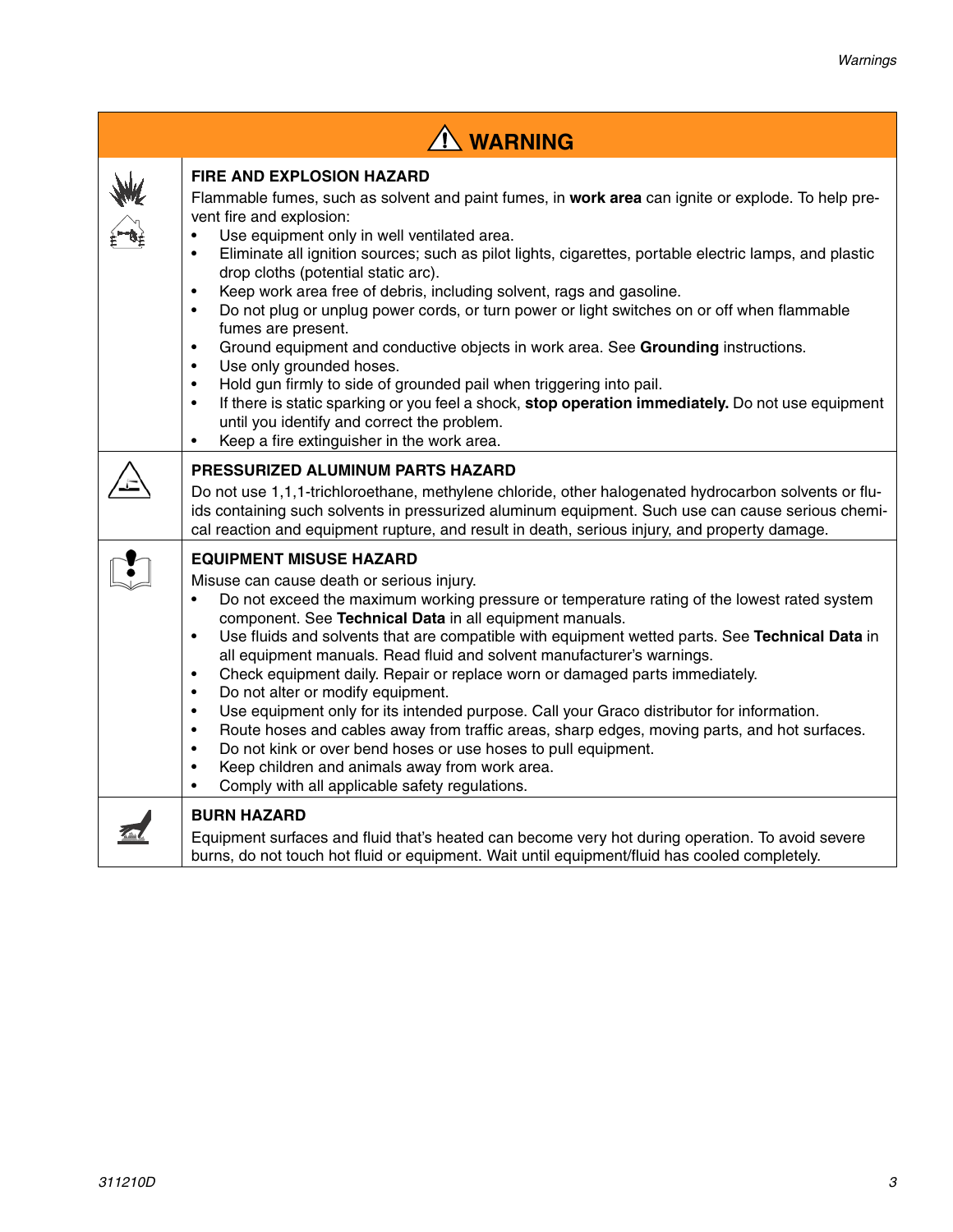### <span id="page-3-0"></span>**Troubleshooting**

| <b>PROBLEM</b>                                 | <b>CAUSE</b>                                                                                            | <b>SOLUTION</b>                                                                                                                          |
|------------------------------------------------|---------------------------------------------------------------------------------------------------------|------------------------------------------------------------------------------------------------------------------------------------------|
| No heat, and heater indicator light is<br>off. | Heater Power shut off, or circuit<br>breaker rocker switch tripped.                                     | Cycle Heater Power off, then on to<br>reset circuit breaker.                                                                             |
|                                                | Bad thermostat.                                                                                         | With power on, check for continuity<br>on/off at clicks when turning the<br>heater control knob. To replace ther-<br>mostat, see page 6. |
|                                                | Bad overtemperature sensor (this is<br>a high temperature limit fuse and<br>must be replaced if blown). | With power on, check for continuity at<br>overtemperature sensor. To replace<br>sensor, see page 5.                                      |
| No heat, but heater indicator light is<br>on.  | Bad heater cartridge.                                                                                   | Check for continuity at heater car-<br>tridge connections: 16-18.6 ohms for<br>120 V, 64-75 ohms for 240 V.                              |
| Heat, but no indicator light                   | Bad light.                                                                                              | Check connections. Replace lamp.                                                                                                         |

### <span id="page-3-1"></span>**Repair**



Repairing this equipment requires access to parts which may cause electric shock or other serious injury if work is not performed properly. Have a qualified electrician connect power and ground to main power switch terminals. Be sure to shut off all power to the equipment before repairing.

- 1. Flush if necessary.
- 2. Shut off all power to equipment.



3. Relieve all system pressure as explained in your system manual.

#### <span id="page-3-2"></span>**Before Beginning Repair Figure 2016 Heater Temperature Controls**

<span id="page-3-3"></span>See [FIG. 1.](#page-3-4) Control knob (HC) sets temperature of heater. Indicator light (HL) turns on when thermostat is heating, and off when heater reaches setpoint.



<span id="page-3-4"></span>TI7008a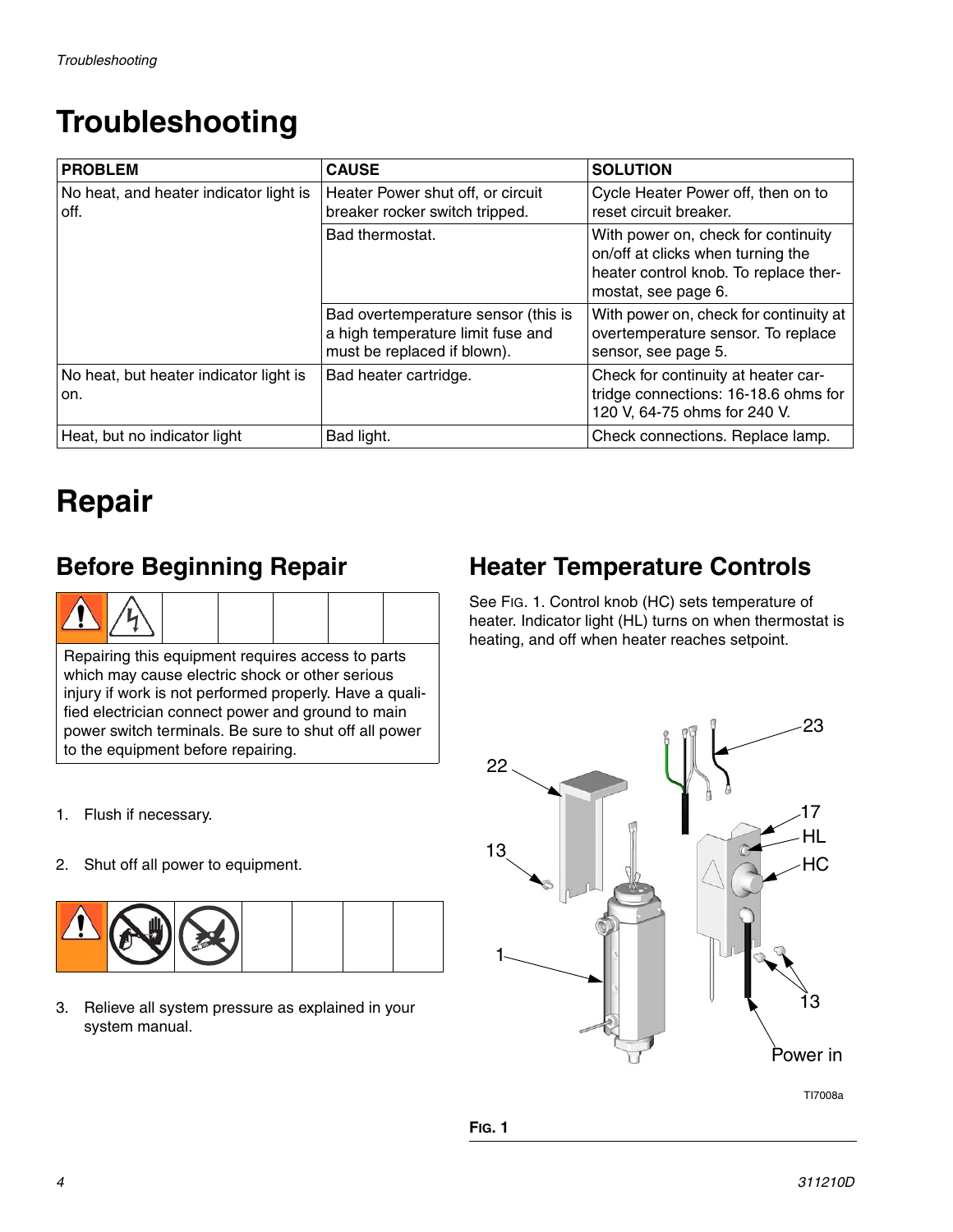#### **Heater Cartridge**

1. See **Before Beginning Repair**, page [4](#page-3-3). Relieve pressure.



- 2. Wait for heaters to cool.
- 3. **Testing**: Use a multimeter to check resistance across cartridge leads per the **Technical Data** chart. Also check that neither lead has continuity to the cartridge case.
- 4. See [FIG. 1.](#page-3-4) Loosen all four screws (13) from bracket (17) and shield (22). Pull bracket assembly away from heater housing (1) to remove cartridge (21) from core. If necessary, plug (5) can be removed from the bottom of core (2) so that cartridge can be pushed out from underneath. See **Parts**, page [8.](#page-7-0)
- 5. Disconnect heater cartridge (21) from jumper wires (23, C) and heater thermostat switch (18, H). See FIG. 2.
- 6. Connect new heater cartridge (21) to jumper wires and thermostat heater switch, then reassemble heater in reverse order of disassembly.
- Apply a thin film of heat sink compound 110009 to  $^{\mathbb{R}}$  all components in core (2).



1. See **Before Beginning Repair**, page [4.](#page-3-3) Relieve pressure.



- 2. Wait for heaters to cool.
- 3. **Testing**: Check that you have continuity across the two leads. If circuit is open, replace limit sensor.
- 4. See [FIG. 1](#page-3-4). Loosen all four screws (13) from bracket (17) and shield (22). Pull bracket assembly away from heater housing (1). To remove thermal limit sensor (20) from core, pull upward with a steady force.
- 5. Disconnect thermal limit sensor (20) from jumper wire (23, B) and heater thermostat switch (18, G). See [FIG. 3.](#page-4-0)
- 6. Connect new thermal limit sensor (20) to jumper wire and thermostat switch, then reassemble heater in reverse order of disassembly.
- Apply a thin film of heat sink compound 110009 to  $^{\&}$  all components in core (2).





<span id="page-4-0"></span>TI7009a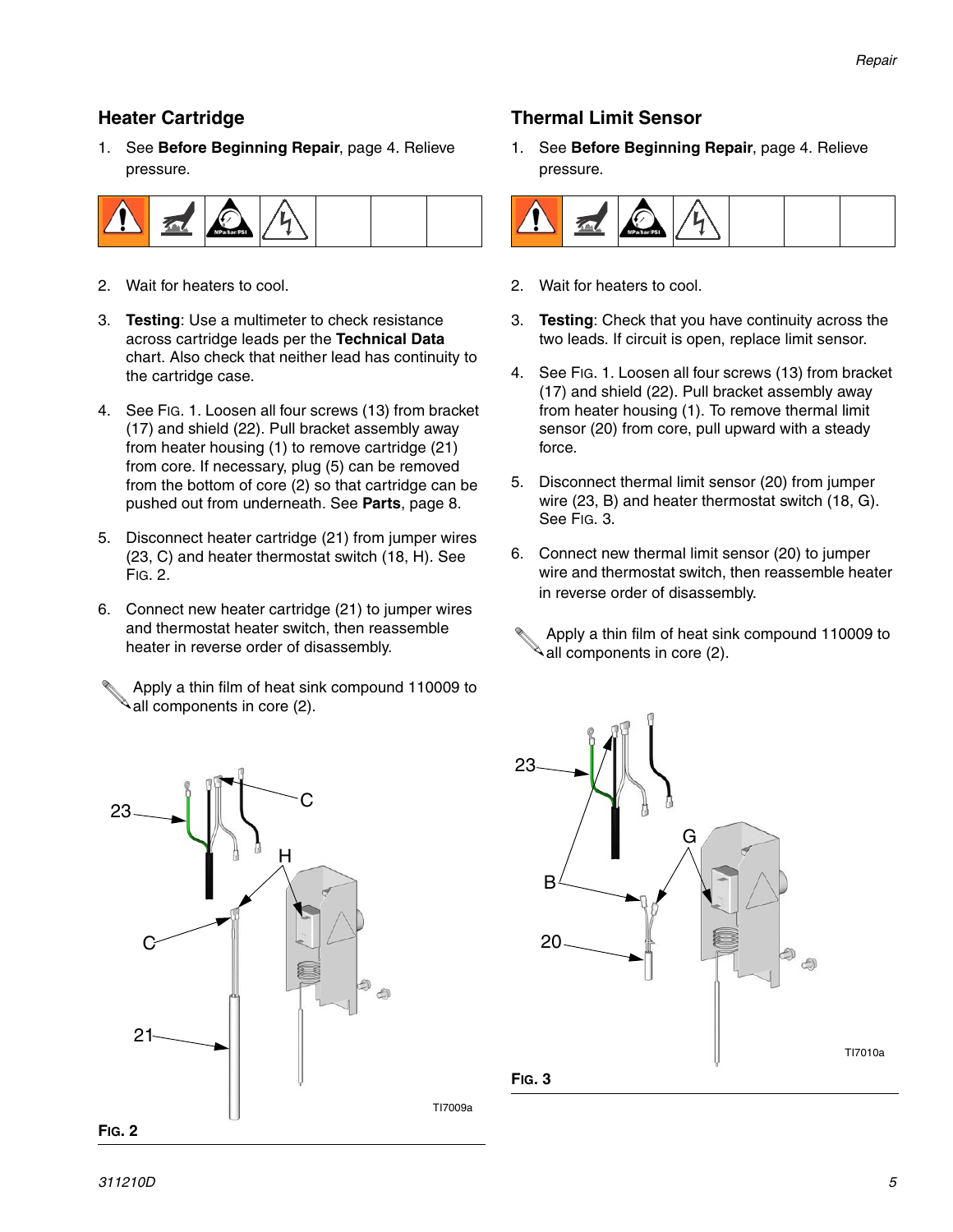#### **Indicator Light**

1. See **Before Beginning Repair**, page [4](#page-3-3). Relieve pressure.



- 2. Wait for heaters to cool.
- 3. See [FIG. 1](#page-3-4). Loosen two screws (13) and remove shield (22).
- 4. Disconnect jumper wires (23, D, E) from back of indicator light (9), then push light out through the front face of the control bracket (17) by depressing the prongs on the sides of the light. See [FIG. 4.](#page-5-1)
- 5. Press new light into control bracket (17) until prongs lock in place.
- 6. Connect jumper wires and reassemble heater in reverse order of disassembly.

<span id="page-5-1"></span>

#### <span id="page-5-0"></span>**Heater Thermostat Switch**

1. See **Before Beginning Repair**, page [4.](#page-3-3) Relieve pressure.



- 2. Wait for heaters to cool.
- 3. **Testing**: With thermostat bulb above 75°F (°C), and below 160°F (°C), the continuity across the contacts should open when turned to off, and close when turned up toward 8. You should hear the switch click open and closed.
- 4. See [FIG. 1.](#page-3-4) Loosen two screws (13) and remove shield (22).
- 5. See FIG. 5. Detach the two push on connectors from switch (18). One is from fuse (20) at G, and dual connector H and F is from heater cartridge (21) and light (9).
- 6. Pull heater control knob (10) off of heater control bracket (17) face.
- 7. Using a phillips head screwdriver, unscrew screws (26) on control bracket face to release thermostat switch from bracket. Pull capillary bulb slowly out of heater core.
- 8. Insert new capillary bulb into core with heat sink compound 110009. Screw new thermostat switch into place behind bracket face and replace control knob (10).
- 9. Reattach jumper wires (23) and reassemble heater in reverse order of disassembly.
- TI7011a Stretch capillary coils down to contact top of core (2). Route wires from thermal limit switch (20), heater cartridge (21), and ground wire through center of coils.
	- Bend tabs on thermostat away from each other after installing wire connectors so that they do not interfere with cover (22).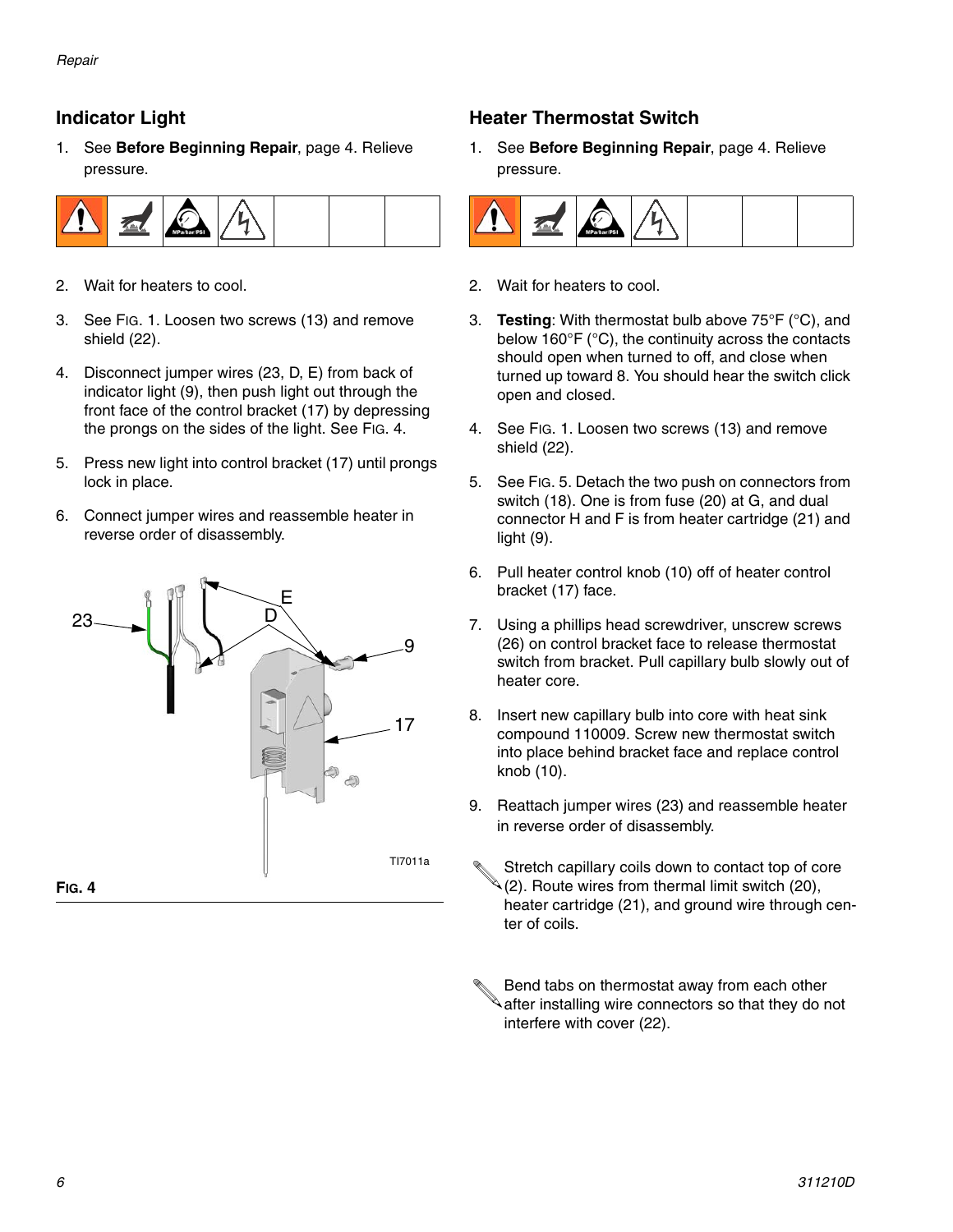

#### **Cleaning Heater Core**



1. Wait for heaters to cool.

**FIG. 6**

- 2. Loosen four screws (13) and pull control section up out of the way.
- 3. See FIG. 6. Unscrew core (2) from housing (1). Clean and reinsert in housing.

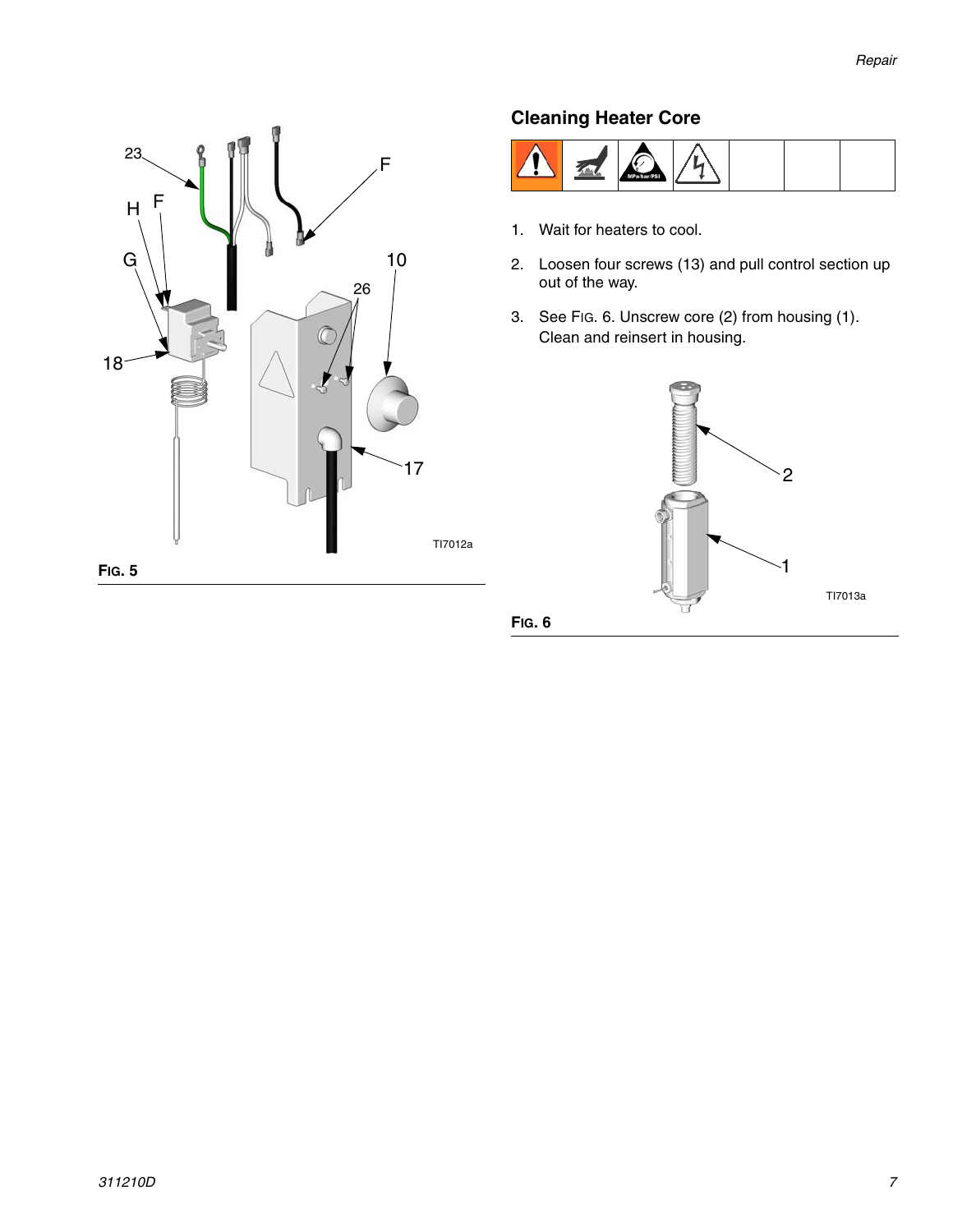### <span id="page-7-0"></span>**Parts**

#### **Part No. 24L007 and 24L008**



*311210D*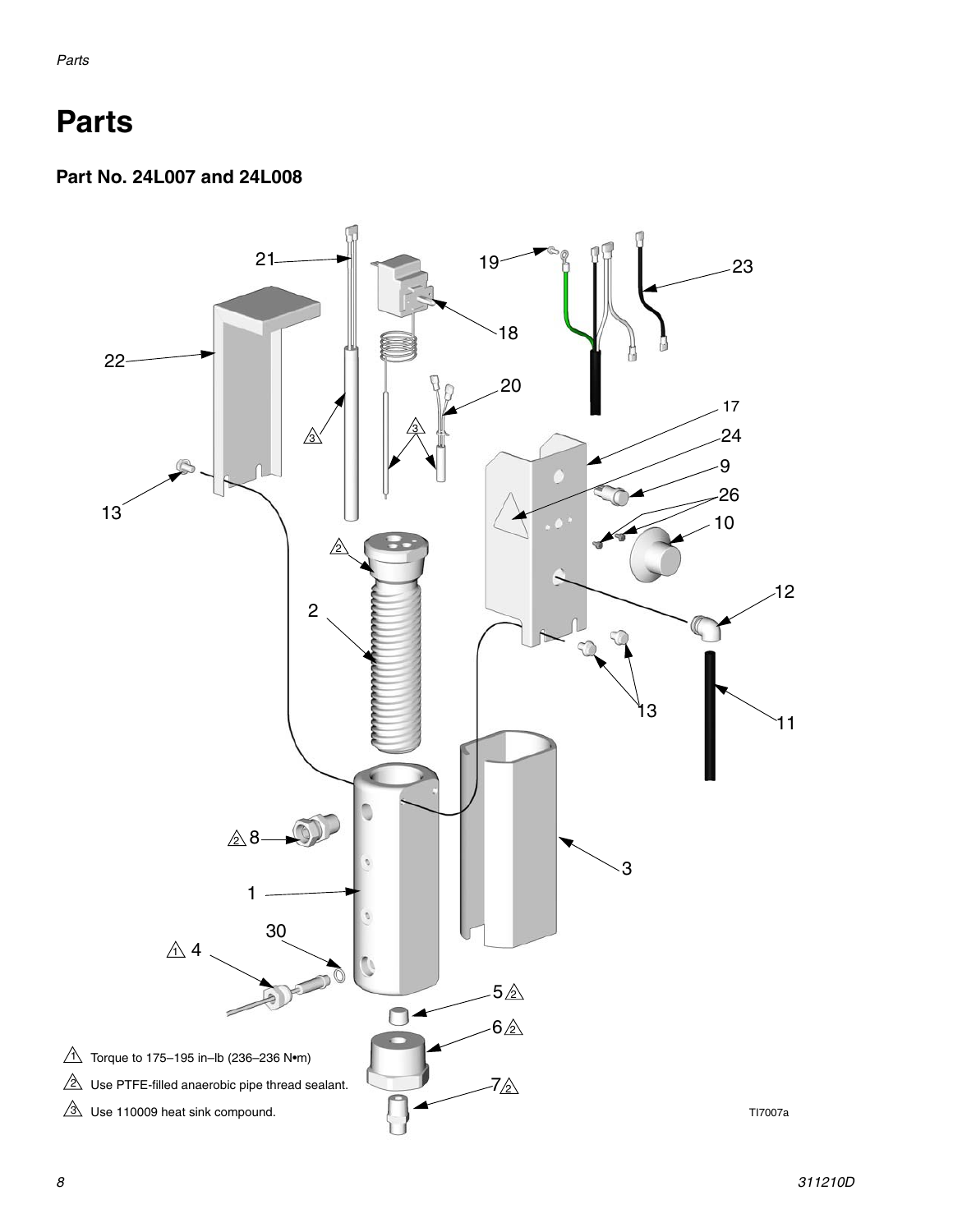#### **Part No. 24L007 Fluid Heater 120V Part No. 24L008 Fluid Heater 240V**

|                |        |                                        |      | Ref. |        |                                   |      |
|----------------|--------|----------------------------------------|------|------|--------|-----------------------------------|------|
| Ref.           |        |                                        |      | No.  |        | <b>Part No. Description</b>       | Qty. |
| No.            |        | <b>Part No. Description</b>            | Qty. | 13   | 119865 | SCREW, mach; hex serrated hd;     | 4    |
|                |        | 24K987 HOUSING, heater                 |      |      |        | $1/4 - 20 \times 3/8$ (10 mm)     |      |
| 2              | 24K988 | CORE, heater                           |      | 17   | 249521 | <b>BRACKET, heater control</b>    |      |
| 3              |        | 24K992 INSULATOR, heater               |      | 18   |        | 24K978 SWITCH, thermostat, heater |      |
| 4              |        | 24K999 TRANSDUCER, pressure control    |      | 19   |        | SCREW, ground                     |      |
| 5              | 101754 | PLUG, pipe                             |      |      | 116343 |                                   |      |
| 6              | 24K991 | BUSHING, reducing;                     |      | 20   |        | 24K980 SENSOR, thermal limit      |      |
|                |        | 1-1/2 npt(m) $x$ 3/8 npt(f)            |      | 21   |        | 24K989 CARTRIDGE, heater; 850W;   |      |
| $\overline{7}$ | 117832 | FITTING, compression;                  |      |      |        | 120V (24L007)                     |      |
|                |        |                                        |      |      | 24K990 | CARTRIDGE, heater; 1000W;         |      |
|                |        | $3/8$ npt(m) x $3/8$ JIC               |      |      |        | 240V (24L008)                     |      |
| 8              | 155665 | UNION, adapter;                        |      | 22   | 249520 | SHIELD, heater control            |      |
|                |        | $3/8$ npt(m) x $3/8$ npsm(f)           |      | 23   | 119858 | WIRE, jumper                      |      |
| 9              | 114280 | LIGHT, indicator; 120V (24L007)        |      | 24   |        | 189285 LABEL, warning             |      |
|                |        | 114286 LIGHT, indicator, 240V (24L008) |      | 26   | 195874 | SCREW, mach, phillips pan head;   | 2    |
| 10             | 24K979 | KNOB, control, heater;                 |      |      |        | M4x8                              |      |
| 11             | 119859 | CORD SET, power, heater                |      |      |        |                                   |      |
| 12             | 119924 | BUSHING, relief, strain                |      | 30   | 111457 | PACKING, o-ring; PTFE             |      |

### <span id="page-8-0"></span>**Dimensions**

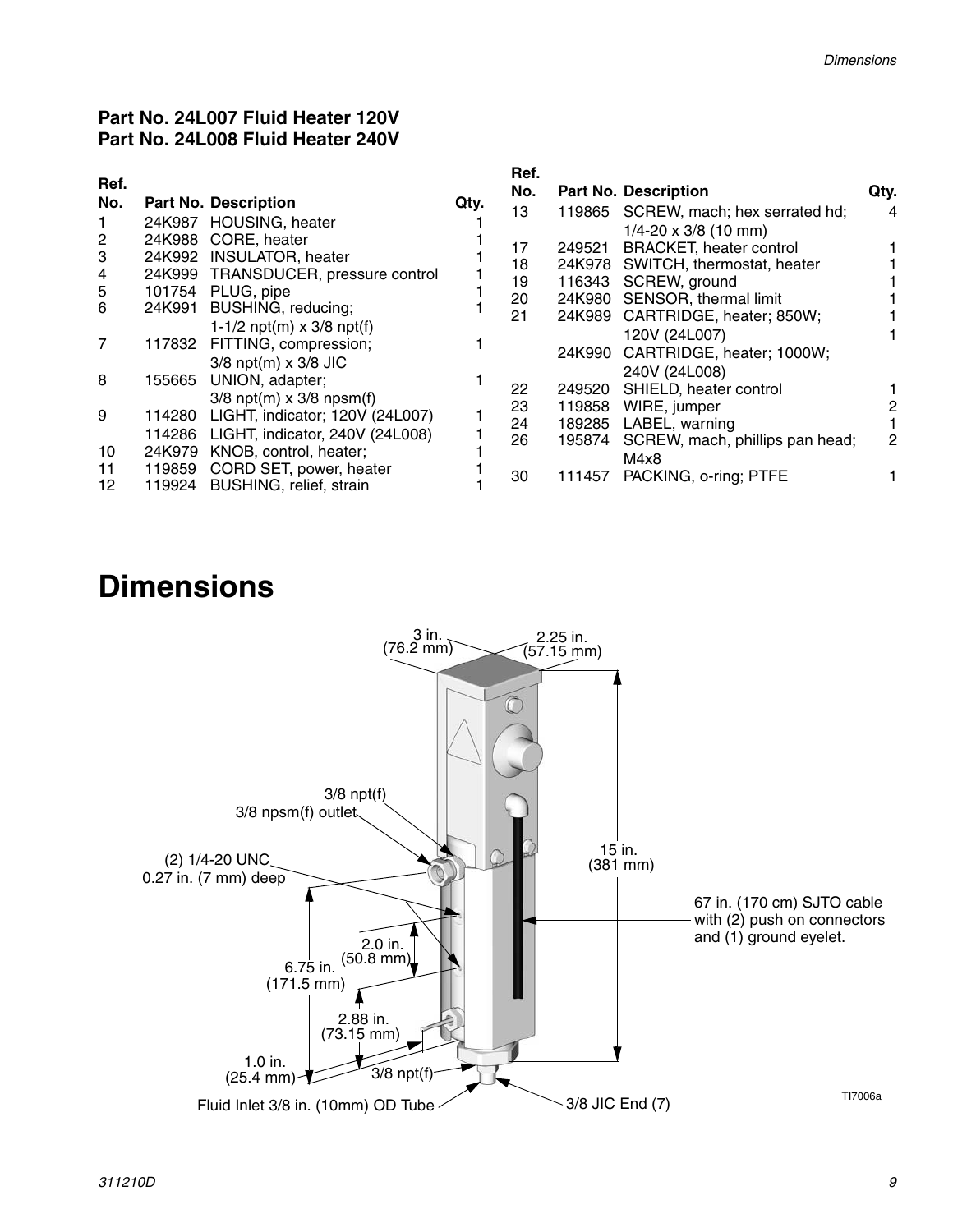### <span id="page-9-0"></span>**Technical Data**

| <b>Maximum Amps</b>      |  |
|--------------------------|--|
|                          |  |
|                          |  |
|                          |  |
| Voltage                  |  |
|                          |  |
|                          |  |
| <b>Heater Resistance</b> |  |
|                          |  |
|                          |  |
|                          |  |
|                          |  |
|                          |  |
|                          |  |
|                          |  |
|                          |  |

### <span id="page-9-1"></span>**Schematic Diagram**



### <span id="page-9-2"></span>**Accessories**

**198241** Plug replaces transducer (4). For applications that do not require the pressure transducer.

**167002** Insulating washer used for mounting.

**110009** Heat sink compound. 1 oz. tube.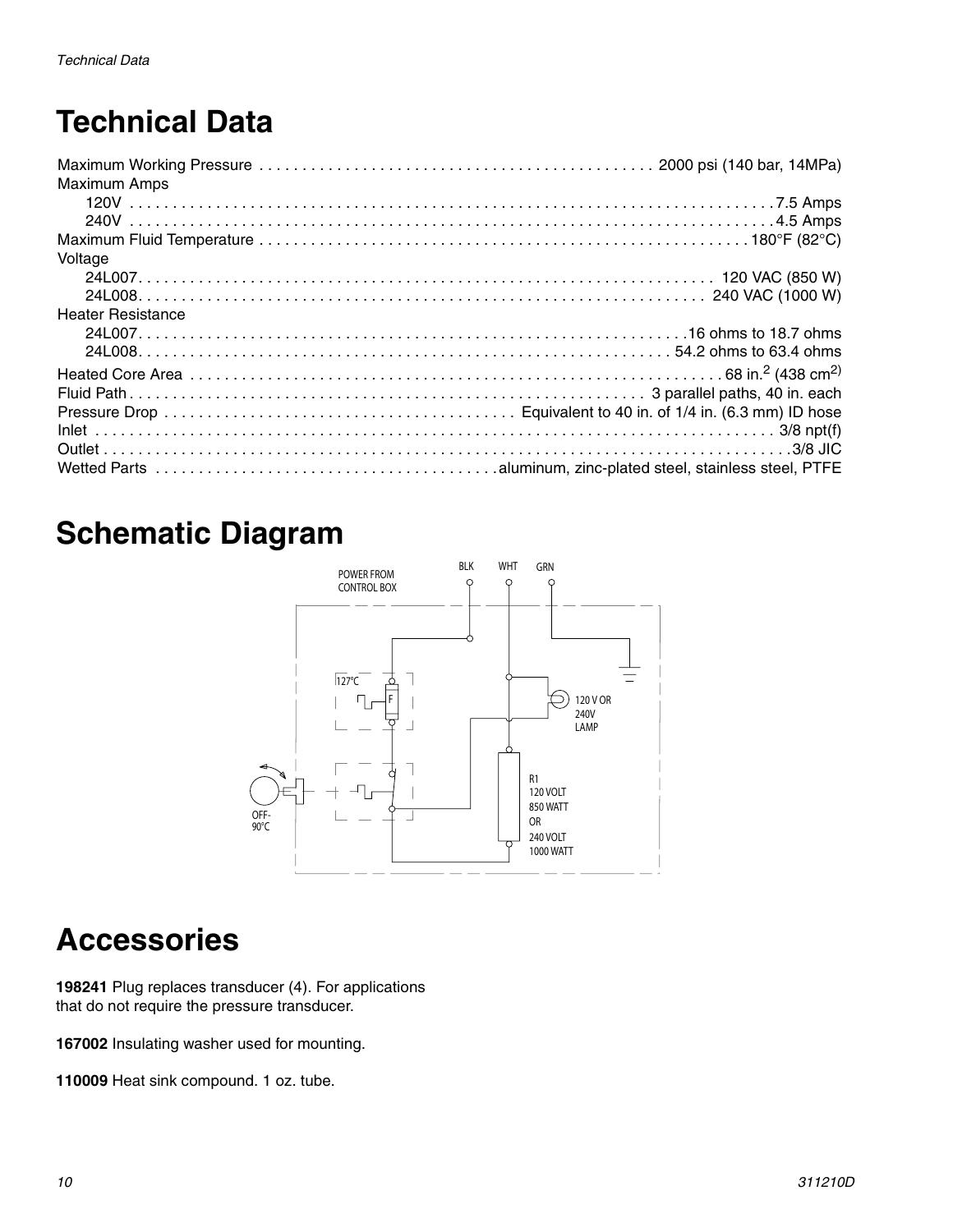| Ø. |  |
|----|--|
|    |  |
|    |  |
|    |  |
|    |  |
|    |  |
|    |  |
|    |  |
|    |  |
|    |  |
|    |  |
|    |  |
|    |  |
|    |  |
|    |  |
|    |  |
|    |  |
|    |  |
|    |  |
|    |  |
|    |  |
|    |  |
|    |  |
|    |  |
|    |  |
|    |  |
|    |  |
|    |  |
|    |  |
|    |  |